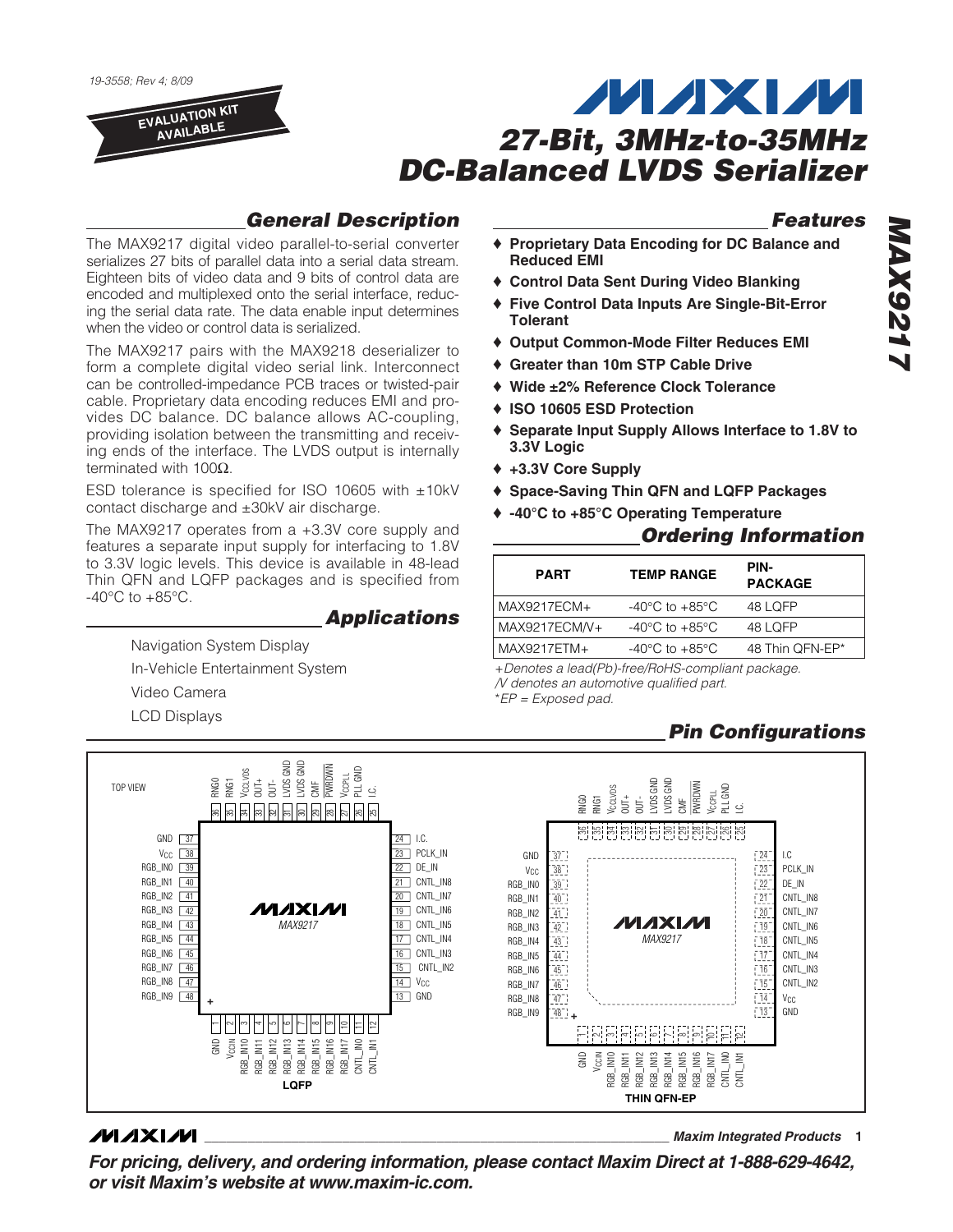### **ABSOLUTE MAXIMUM RATINGS**

| OUT+, OUT-Short Circuit to LVDS GND                                                                        |  |
|------------------------------------------------------------------------------------------------------------|--|
| OUT+, OUT- Short Through 0.125µF (or smaller),                                                             |  |
|                                                                                                            |  |
| RGB IN[17:0], CNTL IN[8:0], DE IN,<br>RNGO, RNG1, PCLK IN.                                                 |  |
| Continuous Power Dissipation $(T_A = +70^{\circ}C)$                                                        |  |
| 48-Lead LQFP (derate 21.7mW/°C above +70°C) 1739mW<br>48-Lead Thin QFN (derate 37mW/°C above +70°C).2963mW |  |

| <b>ESD Protection</b>                                    |  |
|----------------------------------------------------------|--|
| Machine Model ( $Rp = 0\Omega$ , $CS = 200pF$ )          |  |
|                                                          |  |
| Human Body Model ( $R_D = 1.5k\Omega$ , $CS = 100pF$ )   |  |
|                                                          |  |
| ISO 10605 (R <sub>D</sub> = 2kΩ, C <sub>S</sub> = 330pF) |  |
| Contact Discharge (OUT+, OUT-) to GND ±10kV              |  |
| Air Discharge (OUT+, OUT-) to GND ±30kV                  |  |
| Storage Temperature Range -65°C to +150°C                |  |
|                                                          |  |
| Lead Temperature (soldering, 10s)+300°C                  |  |
|                                                          |  |

Stresses beyond those listed under "Absolute Maximum Ratings" may cause permanent damage to the device. These are stress ratings only, and functional operation of the device at these or any other conditions beyond those indicated in the operational sections of the specifications is not implied. Exposure to absolute maximum rating conditions for extended periods may affect device reliability.

### **DC ELECTRICAL CHARACTERISTICS**

(V<sub>CC</sub> = +3.0V to +3.6V, R<sub>L</sub> = 100 $\Omega$  ±1%, PWRDWN = high, T<sub>A</sub> = -40°C to +85°C, unless otherwise noted. Typical values are at  $V_{\text{CC}} = +3.3V$ ,  $T_A = +25^{\circ}C$ .) (Notes 1, 2)

| <b>PARAMETER</b>                                                               | <b>SYMBOL</b>         | <b>CONDITIONS</b>                                                                                               |                                                                                           | <b>MIN</b>            | <b>TYP</b> | <b>MAX</b>              | <b>UNITS</b> |
|--------------------------------------------------------------------------------|-----------------------|-----------------------------------------------------------------------------------------------------------------|-------------------------------------------------------------------------------------------|-----------------------|------------|-------------------------|--------------|
| SINGLE-ENDED INPUTS (RGB_IN[17:0], CNTL_IN[8:0], DE_IN, PCLK_IN, PWRDWN, RNG_) |                       |                                                                                                                 |                                                                                           |                       |            |                         |              |
| High-Level Input Voltage                                                       | V <sub>IH</sub>       | $V_{\rm CCIN}$ = 1.71V to <3V                                                                                   |                                                                                           | 0.65V <sub>CCIN</sub> |            | $V_{\text{CCIN}} + 0.3$ | $\vee$       |
|                                                                                |                       |                                                                                                                 |                                                                                           | 2                     |            | $V_{\text{CCIN}} + 0.3$ |              |
| Low-Level Input Voltage                                                        |                       | $V_{\text{CCIN}} = 1.71V$ to <3V                                                                                |                                                                                           | $-0.3$                |            | 0.3V <sub>CCIN</sub>    | $\vee$       |
|                                                                                | VIL                   |                                                                                                                 |                                                                                           | $-0.3$                |            | $+0.8$                  |              |
| Input Current                                                                  | <b>I</b> IN           | $V_{IN} = -0.3V$ to (V <sub>CCIN</sub> + 0.3V),<br>$V_{\text{CCIN}} = 1.71V$ to 3.6V,<br>$PWRDWN = high or low$ |                                                                                           | $-70$                 |            | $+70$                   | μA           |
| Input Clamp Voltage                                                            | <b>V<sub>CL</sub></b> | $ CL = -18mA$                                                                                                   |                                                                                           |                       |            | $-1.5$                  | $\vee$       |
| LVDS OUTPUTS (OUT+, OUT-)                                                      |                       |                                                                                                                 |                                                                                           |                       |            |                         |              |
| Differential Output Voltage                                                    | VOD                   | Figure 1                                                                                                        |                                                                                           | 250                   | 335        | 450                     | mV           |
| Change in V <sub>OD</sub> Between<br><b>Complementary Output States</b>        | $\Delta V_{OD}$       | Figure 1                                                                                                        |                                                                                           |                       |            | 20                      | mV           |
| Common-Mode Voltage                                                            | <b>Vos</b>            | Figure 1                                                                                                        |                                                                                           | 1.125                 | 1.29       | 1.375                   | $\vee$       |
| Change in V <sub>OS</sub> Between<br><b>Complementary Output States</b>        | $\Delta V$ OS         | Figure 1                                                                                                        |                                                                                           |                       |            | 20                      | mV           |
| Output Short-Circuit Current                                                   | los                   | $V_{\text{OUT+}}$ or $V_{\text{OUT-}} = 0$ or 3.6V                                                              |                                                                                           | $-15$                 | $\pm 8$    | $+15$                   | mA           |
| Magnitude of Differential Output<br><b>Short-Circuit Current</b>               | losp                  | $V_{OD} = 0$                                                                                                    |                                                                                           |                       | 5.5        | 15                      | mA           |
| Output High-Impedance Current                                                  | $I_{OZ}$              | $\overline{\text{PWRDWN}} = \text{low}$<br><b>or</b><br>$V_{CC_} = 0$                                           | $V_{\text{OUT+}} = 0$ ,<br>$V_{OUT} = 3.6V$<br>$V_{\text{OUT+}} = 3.6V,$<br>$V_{OUT} = 0$ | -1                    |            | $+1$                    | μA           |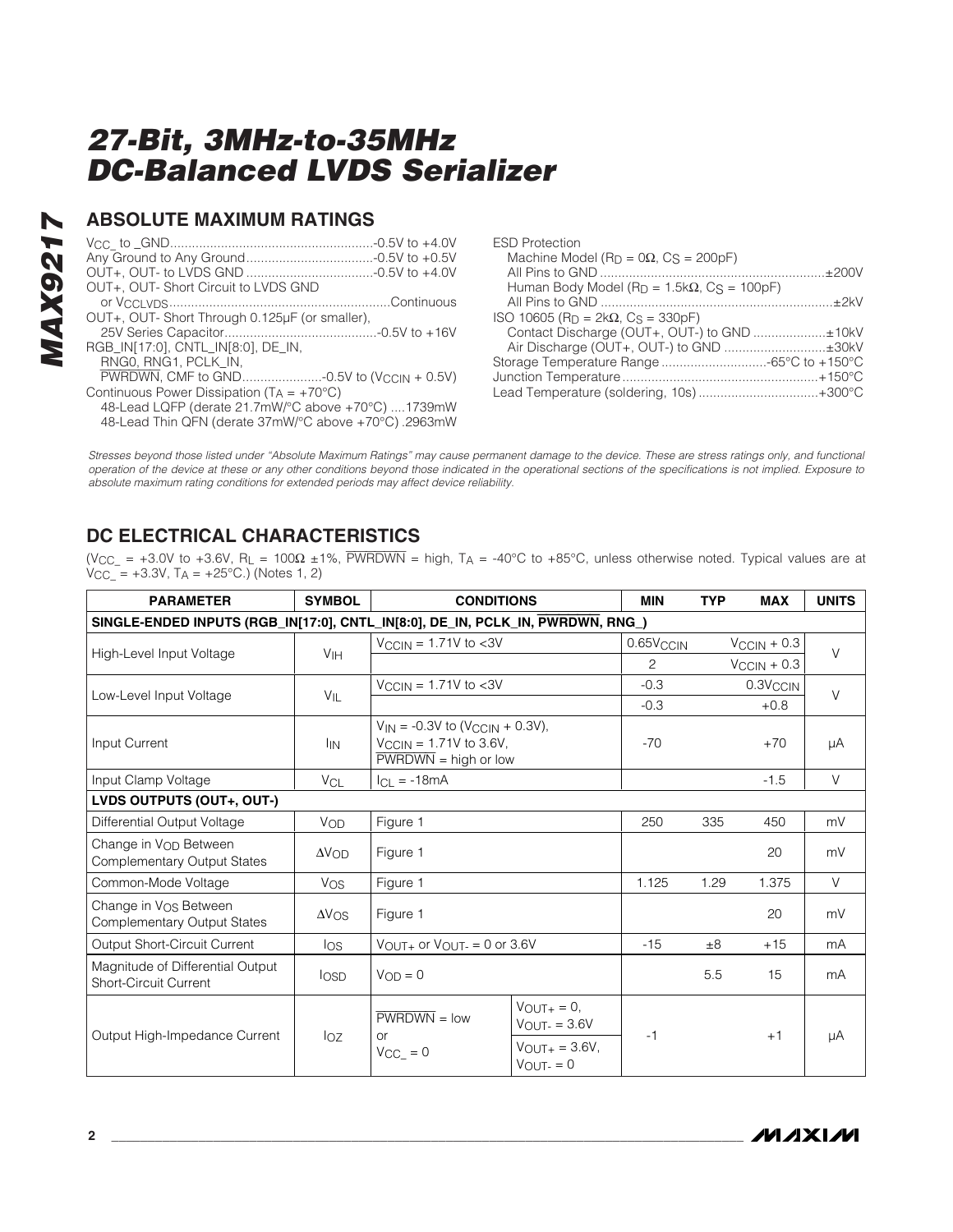### **DC ELECTRICAL CHARACTERISTICS (continued)**

(V<sub>CC\_</sub> = +3.0V to +3.6V, R<sub>L</sub> = 100Ω ±1%, PWRDWN = high, T<sub>A</sub> = -40°C to +85°C, unless otherwise noted. Typical values are at VCC\_ = +3.3V, TA = +25°C.) (Notes 1, 2)

| <b>PARAMETER</b>               | <b>SYMBOL</b>    | <b>CONDITIONS</b>              | <b>MIN</b> | <b>TYP</b> | <b>MAX</b> | <b>UNITS</b> |    |
|--------------------------------|------------------|--------------------------------|------------|------------|------------|--------------|----|
| Differential Output Resistance | Ro               |                                |            | 78         | 110        | 147          | Ω  |
|                                | <b>ICCW</b>      | $R_L = 100\Omega \pm 1\%,$     | 3MHz       |            | 15         | 25           |    |
|                                |                  | $C_L = 5pF$ ,<br>continuous 10 | 5MHz       |            | 18         | 25           |    |
| Worst-Case Supply Current      |                  |                                | 10MHz      |            | 23         | 28           | mA |
|                                |                  | transition words.              | 20MHz      |            | 33         | 39           |    |
|                                |                  | modulation off                 | 35MHz      |            | 50         | 70           |    |
| Power-Down Supply Current      | $_{\text{ICCZ}}$ | (Note 3)                       |            |            |            | 50           | μA |

### **AC ELECTRICAL CHARACTERISTICS**

(V<sub>CC</sub> = +3.0V to +3.6V, R<sub>L</sub> = 100 $\Omega$  ±1%, C<sub>L</sub> = 5pF, PWRDWN = high, T<sub>A</sub> = -40°C to +85°C, unless otherwise noted. Typical values are at  $V_{CC_} = +3.3V$ ,  $T_A = +25^{\circ}C$ .) (Note 4)

| <b>PARAMETER</b>                                                | <b>SYMBOL</b>                   | <b>CONDITIONS</b>                                                | <b>MIN</b>  | <b>TYP</b> | <b>MAX</b>    | <b>UNITS</b> |
|-----------------------------------------------------------------|---------------------------------|------------------------------------------------------------------|-------------|------------|---------------|--------------|
| PCLK_IN TIMING REQUIREMENTS                                     |                                 |                                                                  |             |            |               |              |
| Clock Period                                                    | tт                              | Figure 2                                                         | 28.57       |            | 333.00        | ns           |
| Clock Frequency                                                 | <b>fCLK</b>                     |                                                                  | 3           |            | 35            | <b>MHz</b>   |
| Clock Frequency Difference from<br>Deserializer Reference Clock | $\Delta fCLK$                   |                                                                  | $-2$        |            | $+2$          | $\%$         |
| Clock Duty Cycle                                                | DC                              | tHIGH/tT or t <sub>LOW</sub> /t <sub>T</sub> , Figure 2          | 35          | 50         | 65            | $\%$         |
| <b>Clock Transition Time</b>                                    | t <sub>R</sub> , t <sub>F</sub> | Figure 2                                                         |             |            | 2.5           | ns           |
| <b>SWITCHING CHARACTERISTICS</b>                                |                                 |                                                                  |             |            |               |              |
| Output Rise Time                                                | <b>tRISE</b>                    | 20% to 80%, V <sub>OD</sub> ≥ 250mV,<br>modulation off, Figure 3 |             | 215        | 350           | ps           |
| Output Fall Time                                                | <b>TFALL</b>                    | 80% to 20%, V <sub>OD</sub> ≥ 250mV,<br>modulation off, Figure 3 |             | 206        | 350           | ps           |
| Input Setup Time                                                | tset                            | Figure 4                                                         | 3           |            |               | ns           |
| Input Hold Time                                                 | <b>THOLD</b>                    | Figure 4                                                         | 3           |            |               | ns           |
| Serializer Delay                                                | tsp                             | Figure 5                                                         | 3.15x<br>tт |            | 3.2x<br>tт    | ns           |
| <b>PLL Lock Time</b>                                            | <b>t</b> LOCK                   | Figure 6                                                         |             |            | 16385 x<br>tт | ns           |
| Power-Down Delay                                                | t <sub>PD</sub>                 | Figure 7                                                         |             |            |               | μs           |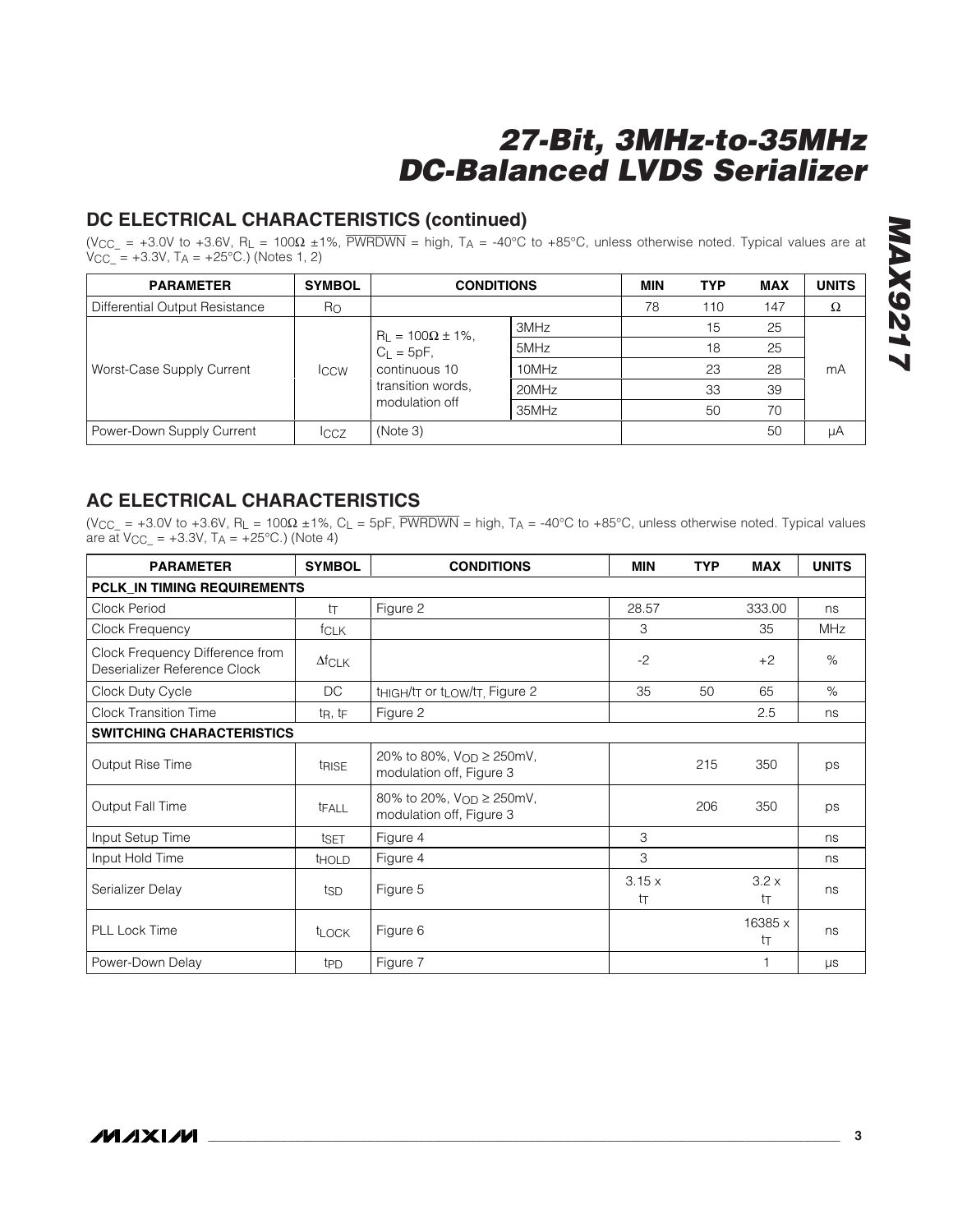### **AC ELECTRICAL CHARACTERISTICS (continued)**

(V<sub>CC\_</sub> = +3.0V to +3.6V, R<sub>L</sub> = 100Ω ±1%, C<sub>L</sub> = 5pF, PWRDWN = high, T<sub>A</sub> = -40°C to +85°C, unless otherwise noted. Typical values are at  $V_{\text{CC}} = +3.3V$ , T<sub>A</sub> =  $+25^{\circ}$ C.) (Note 4)

| <b>PARAMETER</b>           | <b>SYMBOL</b>      | <b>CONDITIONS</b>                                   | MIN | TYP | MAX | <b>UNITS</b> |
|----------------------------|--------------------|-----------------------------------------------------|-----|-----|-----|--------------|
| Peak-to-Peak Output Offset |                    | 700Mbps data rate,<br>CMF open, Figure 8            |     | 22  | 70  |              |
| Voltage                    | V <sub>OSp-p</sub> | 700Mbps data rate,<br>CMF 0.1µF to ground, Figure 8 |     | 12  | 50  | mV           |

**Note 1:** Current into a pin is defined as positive. Current out of a pin is defined as negative. All voltages are referenced to ground except VOD, ΔVOD, and ΔVOS.

**Note 2:** Maximum and minimum limits over temperature are guaranteed by design and characterization. Devices are production tested at  $T_A = +25^{\circ}C$ .

**Note 3:** All LVTTL/LVCMOS inputs, except  $\overline{PWRDWN}$  at  $\leq 0.3V$  or  $\geq V_{CCIN}$  - 0.3V.  $\overline{PWRDWN}$  is  $\leq 0.3V$ .

**Note 4:** AC parameters are guaranteed by design and characterization and are not production tested. Limits are set at ±6 sigma.

### **Typical Operating Characteristics**

 $(T_A = +25^{\circ}C, V_{CC} = +3.3V, R_L = 100\Omega$ , modulation off, unless otherwise noted.)

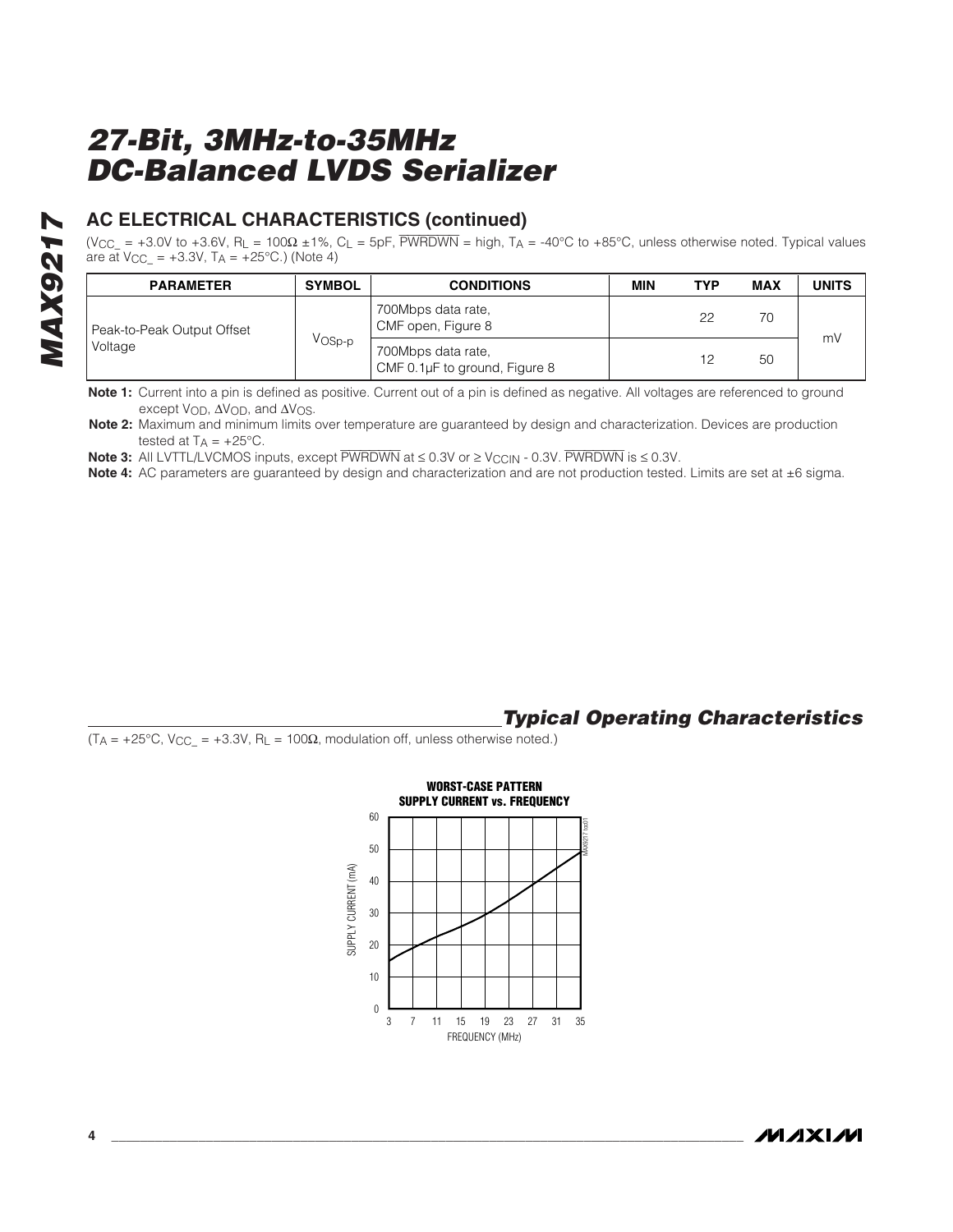## **Pin Description**

| <b>PIN</b>              | <b>NAME</b>           | <b>FUNCTION</b>                                                                                                                                                                                                 |
|-------------------------|-----------------------|-----------------------------------------------------------------------------------------------------------------------------------------------------------------------------------------------------------------|
| 1, 13, 37               | <b>GND</b>            | Input Buffer Supply and Digital Supply Ground                                                                                                                                                                   |
| $\mathbf{2}$            | <b>VCCIN</b>          | Input Buffer Supply Voltage. Bypass to GND with 0.1µF and 0.001µF capacitors in parallel as<br>close to the device as possible, with the smallest value capacitor closest to the supply pin.                    |
| $3 - 10$ ,<br>$39 - 48$ | RGB_IN[17:0]          | LVTTL/LVCMOS Red, Green, and Blue Digital Video Data Inputs. Eighteen data bits are loaded<br>into the input latch on the rising edge of PCLK_IN when DE_IN is high. Internally pulled down to<br>GND.          |
| 11, 12, 15-21           | CNTL_IN[8:0]          | LVTTL/LVCMOS Control Data Inputs. Control data are latched on the rising edge of PCLK_IN<br>when DE_IN is low. Internally pulled down to GND.                                                                   |
| 14, 38                  | <b>V<sub>CC</sub></b> | Digital Supply Voltage. Bypass to GND with 0.1µF and 0.001µF capacitors in parallel as close to<br>the device as possible, with the smallest value capacitor closest to the supply pin.                         |
| 22                      | DE_IN                 | LVTTL/LVCMOS Data Enable Input. Logic-high selects RGB_IN[17:0] to be latched. Logic-low<br>selects CNTL_IN[8:0] to be latched. DE_IN must be switching for proper operation. Internally<br>pulled down to GND. |
| 23                      | PCLK_IN               | LVTTL/LVCMOS Parallel Clock Input. Latches data and control inputs and provides the PLL<br>reference clock. Internally pulled down to GND.                                                                      |
| 24, 25                  | I.C.                  | Internally connected to GND. Connect to GND or leave unconnected.                                                                                                                                               |
| 26                      | PLL GND               | PLL Supply Ground                                                                                                                                                                                               |
| 27                      | <b>VCCPLL</b>         | PLL Supply Voltage. Bypass to PLL GND with 0.1µF and 0.001µF capacitors in parallel as close<br>to the device as possible, with the smallest value capacitor closest to the supply pin.                         |
| 28                      | <b>PWRDWN</b>         | LVTTL/LVCMOS Power-Down Input. Internally pulled down to GND.                                                                                                                                                   |
| 29                      | $\mathsf{CMF}$        | Common-Mode Filter. Optionally connect a capacitor between CMF and ground to filter<br>common-mode switching noise.                                                                                             |
| 30, 31                  | <b>LVDS GND</b>       | <b>LVDS Supply Ground</b>                                                                                                                                                                                       |
| 32                      | OUT-                  | Inverting LVDS Serial Data Output                                                                                                                                                                               |
| 33                      | OUT+                  | Noninverting LVDS Serial Data Output                                                                                                                                                                            |
| 34                      | <b>VCCLVDS</b>        | LVDS Supply Voltage. Bypass to LVDS GND with 0.1µF and 0.001µF capacitors in parallel as<br>close to the device as possible, with the smallest value capacitor closest to the supply pin.                       |
| 35                      | RNG1                  | LVTTL/LVCMOS Frequency Range Select Input. Set to the frequency range that includes the<br>PCLK_IN frequency as shown in Table 3. Internally pulled down to GND.                                                |
| 36                      | RNG <sub>0</sub>      | LVTTL/LVCMOS Frequency Range Select Input. Set to the frequency range that includes the<br>PCLK_IN frequency as shown in Table 3. Internally pulled down to GND.                                                |
|                         | EP                    | Exposed Pad (Thin QFN Package Only). Connect Thin QFN exposed pad to PCB GND.                                                                                                                                   |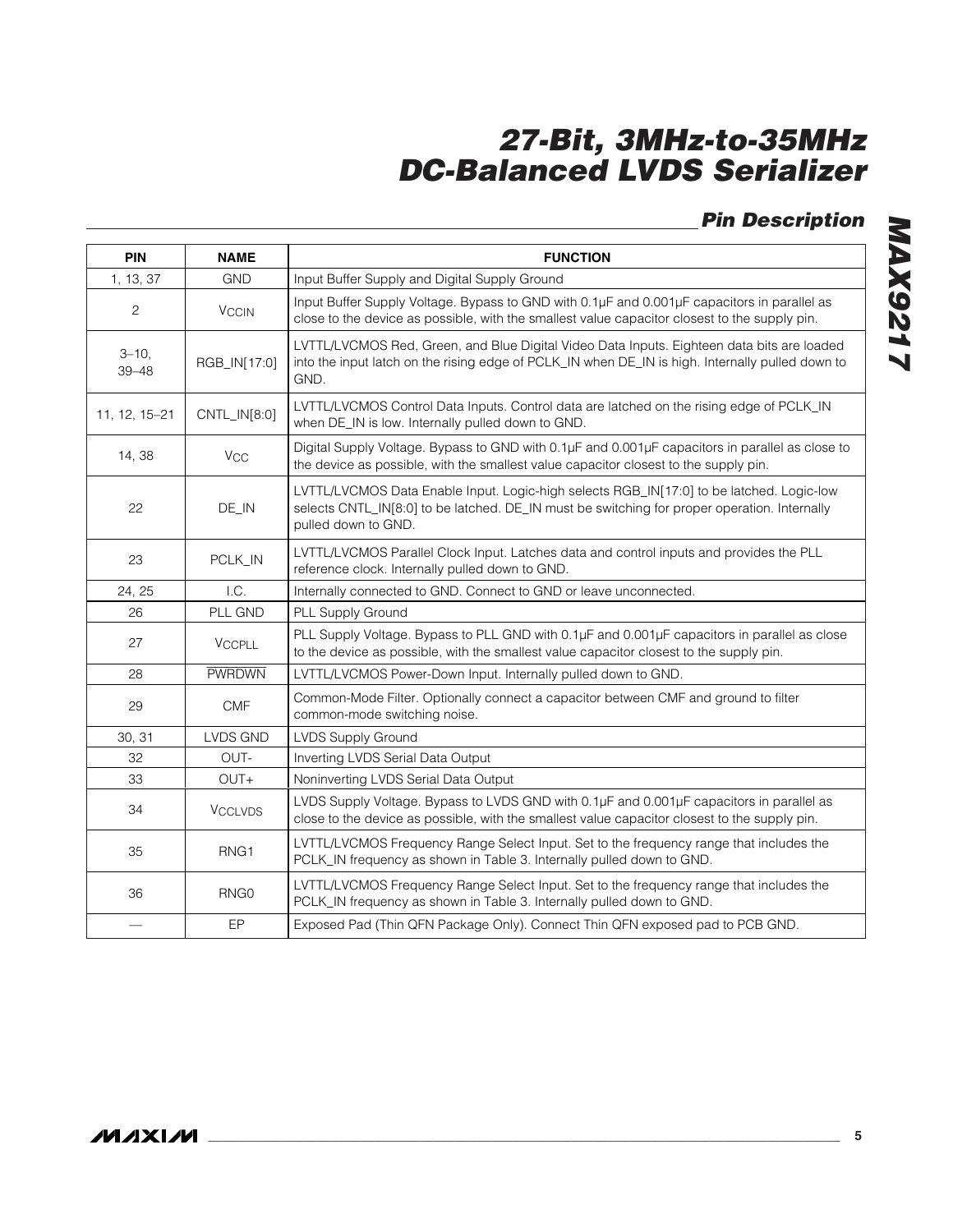

 $\Delta V_{OD} = |V_{OD}(+) - V_{OD}(-)|$   $\Delta V_{OD} = |V_{OD}(+) - V_{OD}(-)|$ 

 $V<sub>OD</sub>(+)$ 

 $---V_{OD} = 0V$ 

 $(OUT+) - (OUT-)$  -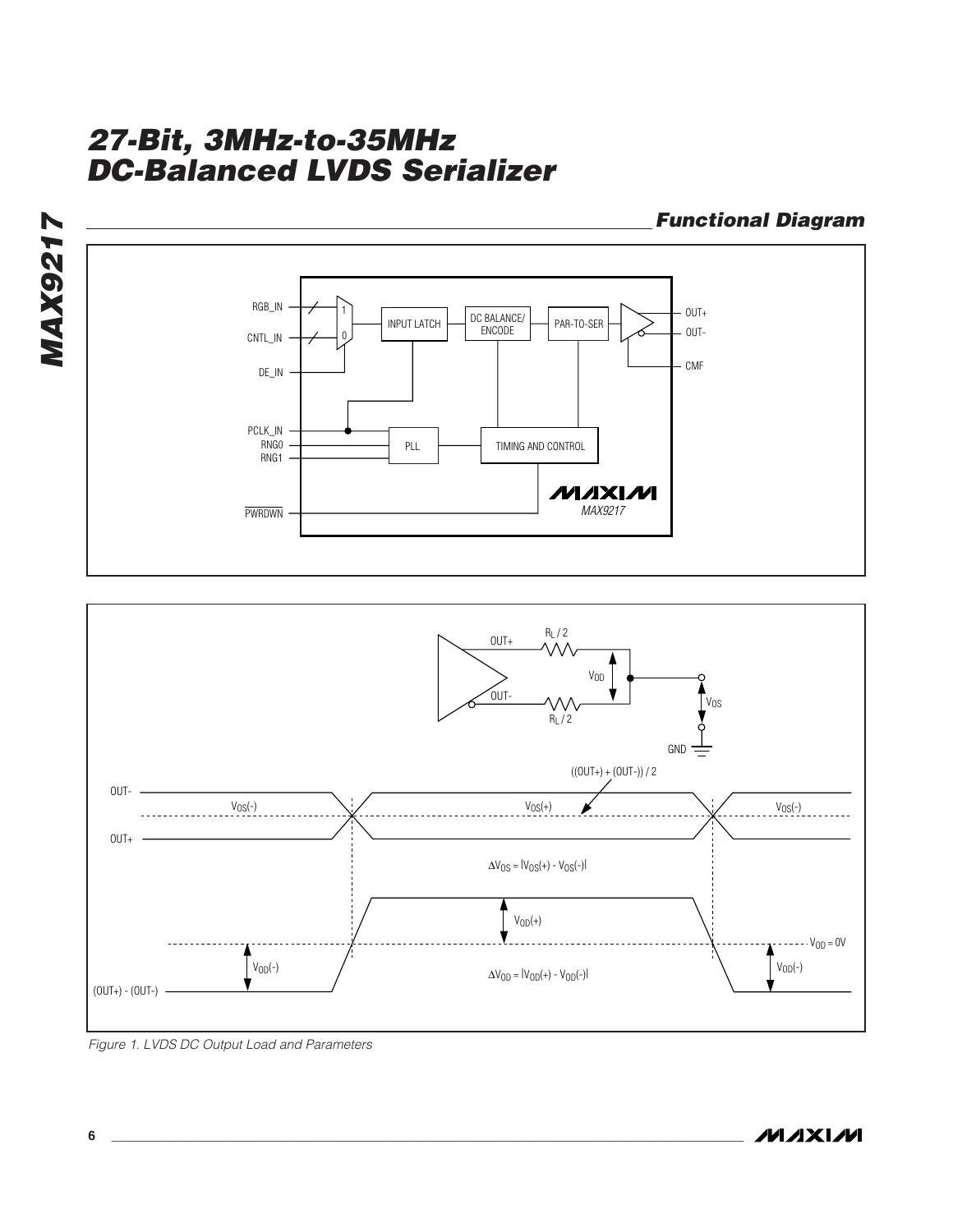

Figure 2. Parallel Clock Requirements



Figure 3. Output Rise and Fall Times



Figure 4. Synchronous Input Timing

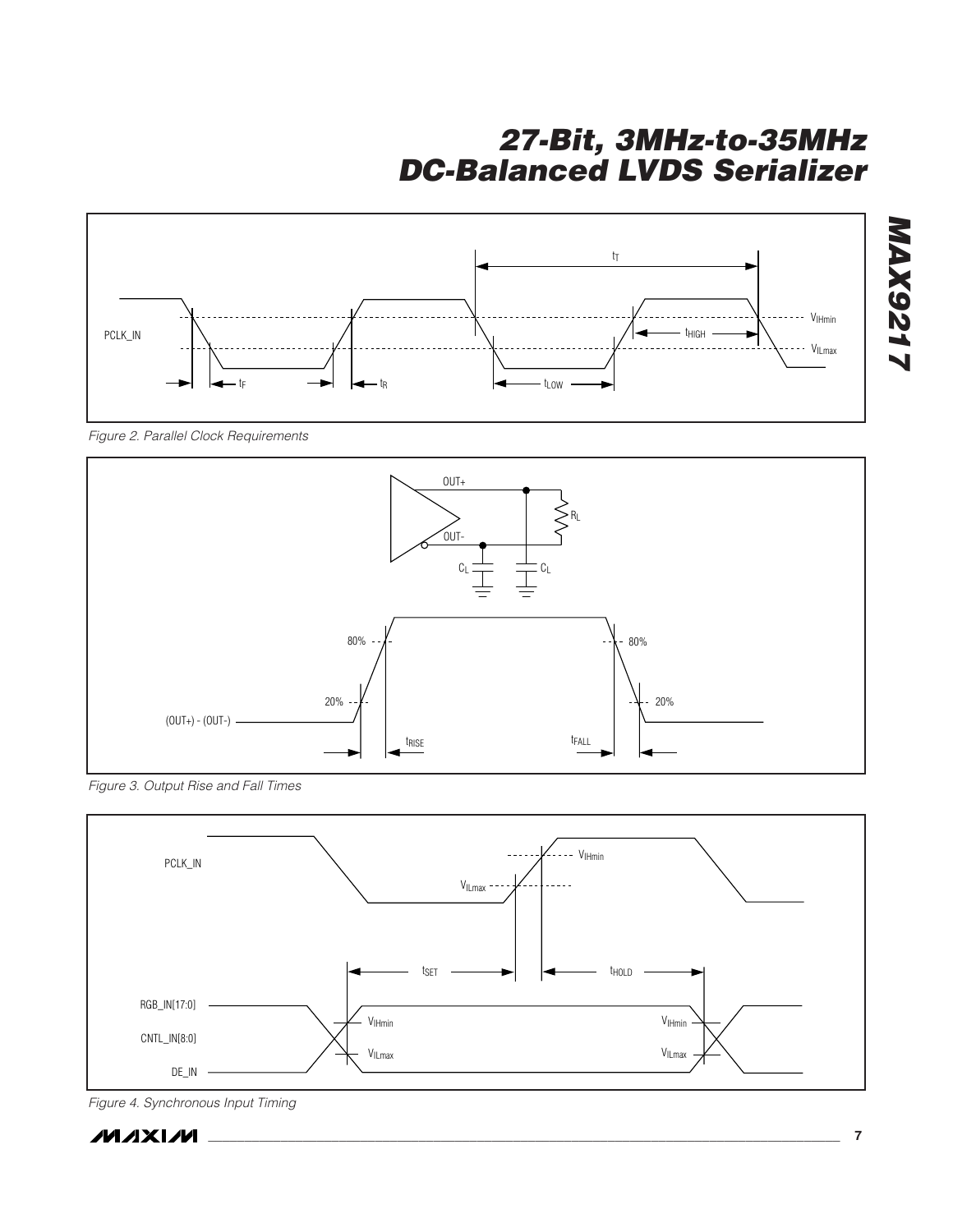

Figure 5. Serializer Delay



Figure 6. PLL Lock Time



Figure 7. Power-Down Delay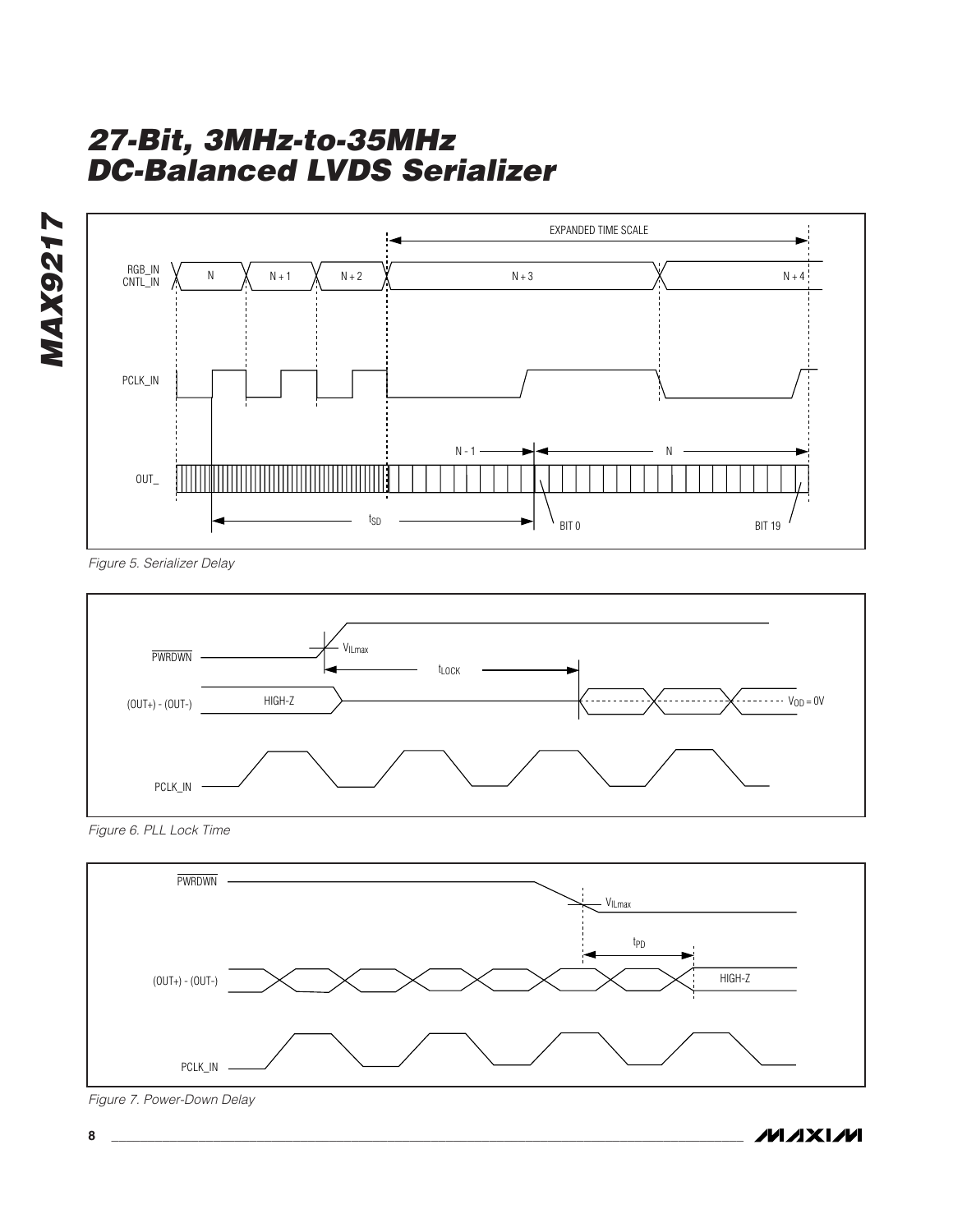

Figure 8. Peak-to-Peak Output Offset Voltage

### **Detailed Description**

The MAX9217 DC-balanced serializer operates at a parallel clock frequency of 3MHz to 35MHz, serializing 18 bits of parallel video data RGB\_IN[17:0] when the data enable input DE\_IN is high, or 9 bits of parallel control data CNTL\_IN[8:0] when DE\_IN is low. The RGB video input data are encoded using 2 overhead bits, EN0 and EN1, resulting in a serial word length of 20 bits (Table 1). Control inputs are mapped to 19 bits and encoded with 1 overhead bit, EN0, also resulting in a 20-bit serial word. Encoding reduces EMI and maintains DC balance across the serial cable. Two transition words, which contain a unique bit sequence, are inserted at the transition boundaries of video-to-control and control-to-video phases.

Control data inputs C0 to C4 are mapped to 3 bits each in the serial control word (Table 2). At the deserializer, 2 or 3 bits at the same state determine the state of the recovered bit, providing single bit-error tolerance for C0 to C4. Control data that may be visible if an error occurs, such as VSYNC and HSYNC, can be connected to these inputs. Control data inputs C5 to C8 are mapped to 1 bit each.

### **Table 1. Serial Video Phase Word Format**

|            |                 | <u>. </u> |                |                |                |                |                |     | 10             |    | 12<br><u>_</u>                  | 14 | 15                | 16 | 18                              |  |
|------------|-----------------|-----------|----------------|----------------|----------------|----------------|----------------|-----|----------------|----|---------------------------------|----|-------------------|----|---------------------------------|--|
| <b>ENO</b> | EN <sub>1</sub> | -S0       | S <sub>2</sub> | S <sub>3</sub> | S <sub>4</sub> | S <sub>5</sub> | S <sub>6</sub> | -S7 | S <sub>8</sub> | S9 | S <sub>10</sub> S <sub>11</sub> |    | S12 S13 S14 S15 L |    | S <sub>16</sub> S <sub>17</sub> |  |

Bit 0 is the LSB and is serialized first. EN[1:0] are encoding bits. S[17:0] are encoded symbols.

#### **Table 2. Serial Control Phase Word Format**

|            |        | ∸  |    | $\overline{ }$          | ∽              | $\sim$ |                          |              |              |             |    | <u>_</u>    | 13                             | 14 | $\overline{a}$<br>.5 | 16       | -  | ΄8 | $\overline{\phantom{0}}$<br>ıч |
|------------|--------|----|----|-------------------------|----------------|--------|--------------------------|--------------|--------------|-------------|----|-------------|--------------------------------|----|----------------------|----------|----|----|--------------------------------|
| <b>ENO</b> | $\sim$ | CС | СO | $\sim$ $\sim$<br>$\sim$ | C <sub>1</sub> |        | C <sub>2</sub><br>$\sim$ | $\cap$<br>◡∠ | $\cap$<br>◡∠ | $\cap$<br>◡ | ⌒≏ | $\cap$<br>◡ | $\overline{\phantom{0}}$<br>4ت | C4 | $\sim$<br>. 4        | へよ<br>UÜ | C6 |    | C8                             |

Bit 0 is the LSB and is serialized first. C[8:0] are the control inputs.

**MAX9217**

**MAX921**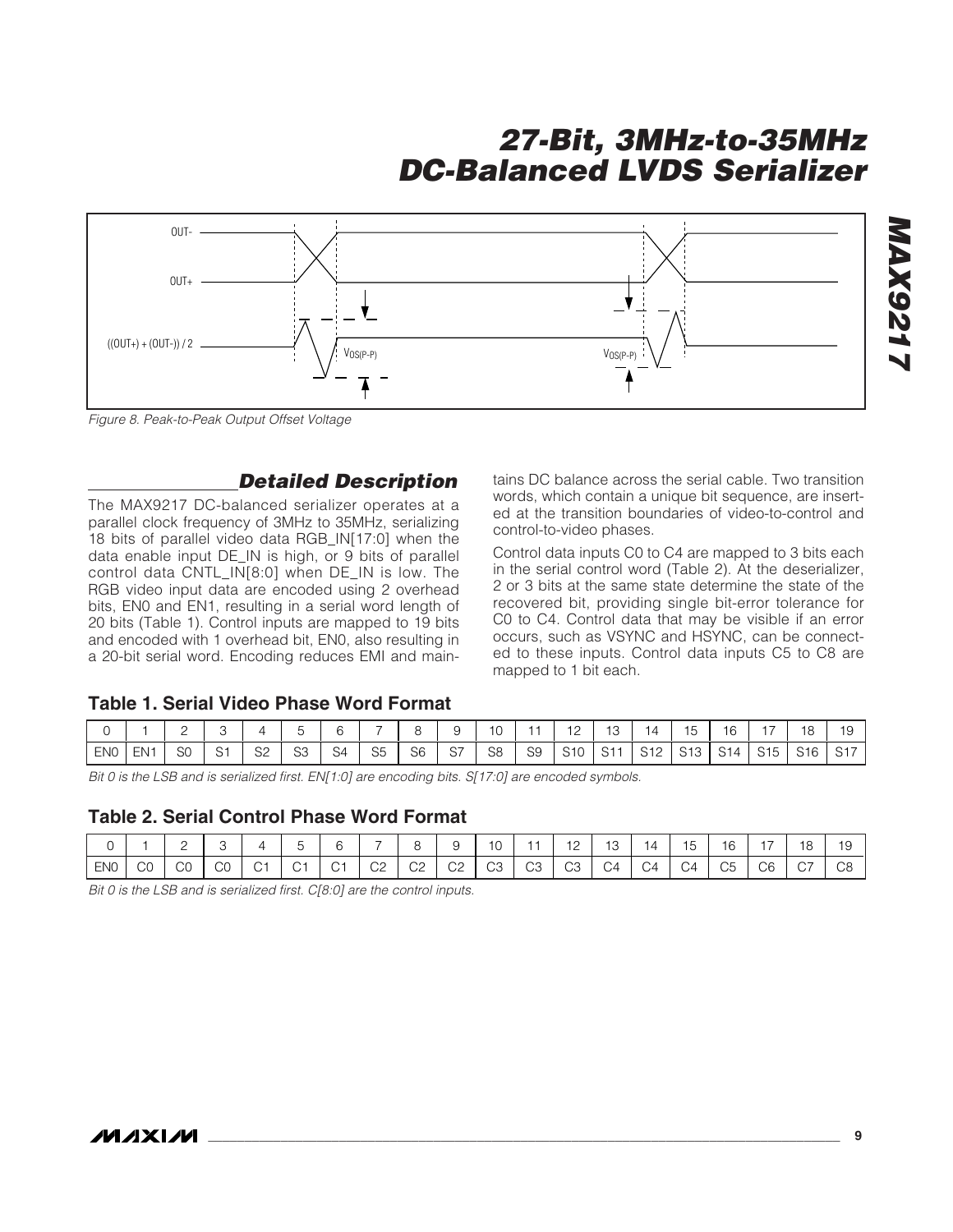



Figure 9. Transition Timing

#### **Transition Timing**

The transition words require interconnect bandwidth and displace control data. Therefore, control data is not sampled (see Figure 9):

- Two clock cycles before DE\_IN goes high.
- During the video phase.
- Two clock cycles after DE\_IN goes low.

The last sampled control data are latched at the deserializer control data outputs during the transition and video phases. Video data are latched at the deserializer RGB data outputs during the transition and control phases.

### **Applications Information**

#### **AC-Coupling Benefits**

AC-coupling increases the common-mode voltage to the voltage rating of the capacitor. Two capacitors are sufficient for isolation, but four capacitors—two at the serializer output and two at the deserializer input—provide protection if either end of the cable is shorted to a high voltage. AC-coupling blocks low-frequency ground shifts and common-mode noise. The MAX9217 serializer can also be DC-coupled to the MAX9218 deserializer.

Figure 10 shows an AC-coupled serializer and deserializer with two capacitors per link, and Figure 11 is the AC-coupled serializer and deserializer with four capacitors per link.

#### **Selection of AC-Coupling Capacitors**

See Figure 12 for calculating the capacitor values for AC-coupling, depending on the parallel clock frequency. The plot shows capacitor values for two- and fourcapacitor-per-link systems. For applications using less than 18MHz clock frequency, use 0.1µF capacitors.

#### **Frequency-Range Setting RNG[1:0]**

The RNG[1:0] inputs select the operating frequency range of the MAX9217 serializer. An external clock within this range is required for operation. Table 3 shows the selectable frequency ranges and corresponding data rates for the MAX9217.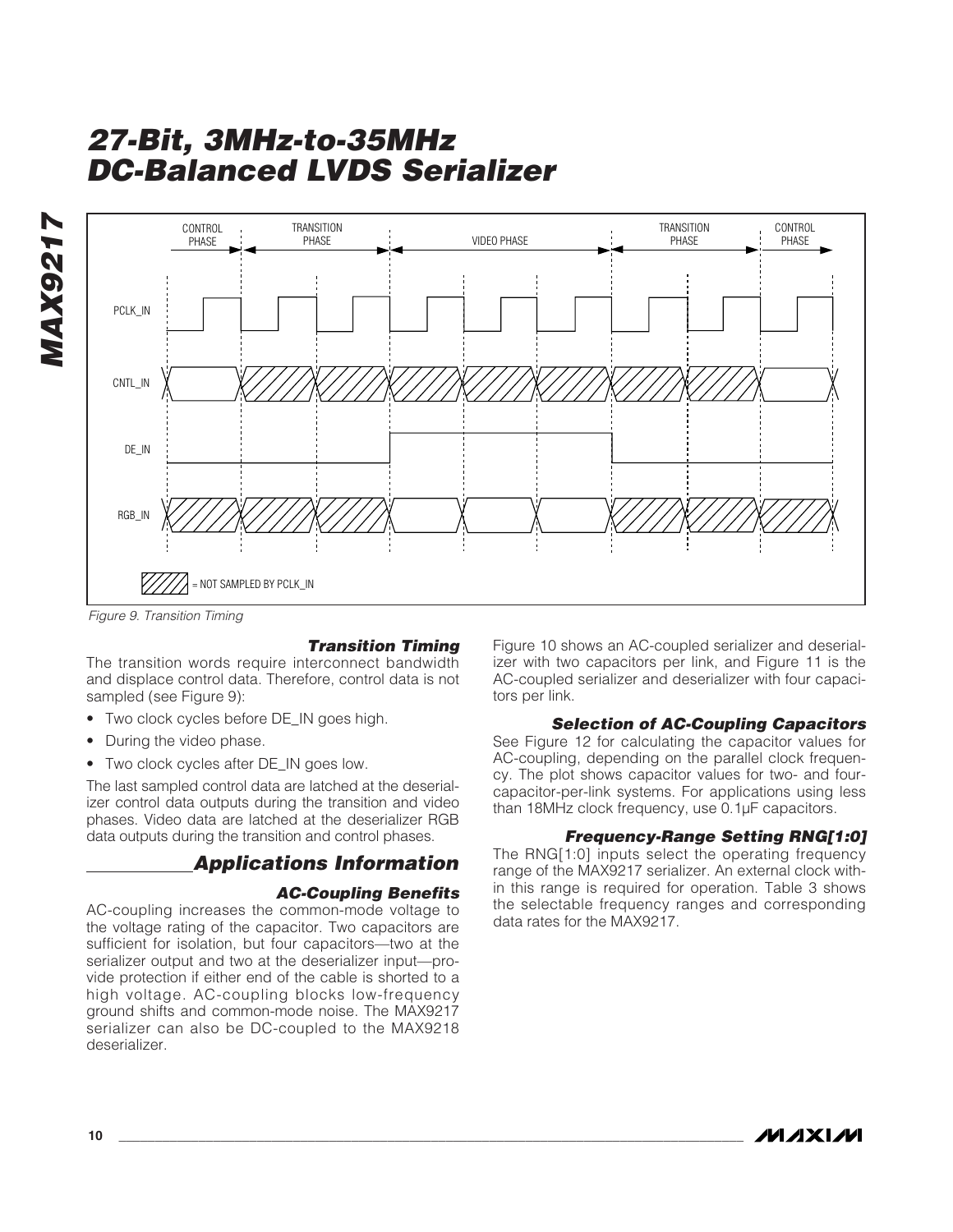

Figure 10. AC-Coupled Serializer and Deserializer with Two Capacitors per Link



Figure 11. AC-Coupled Serializer and Deserializer with Four Capacitors per Link

**MAX9217**

**MAX921**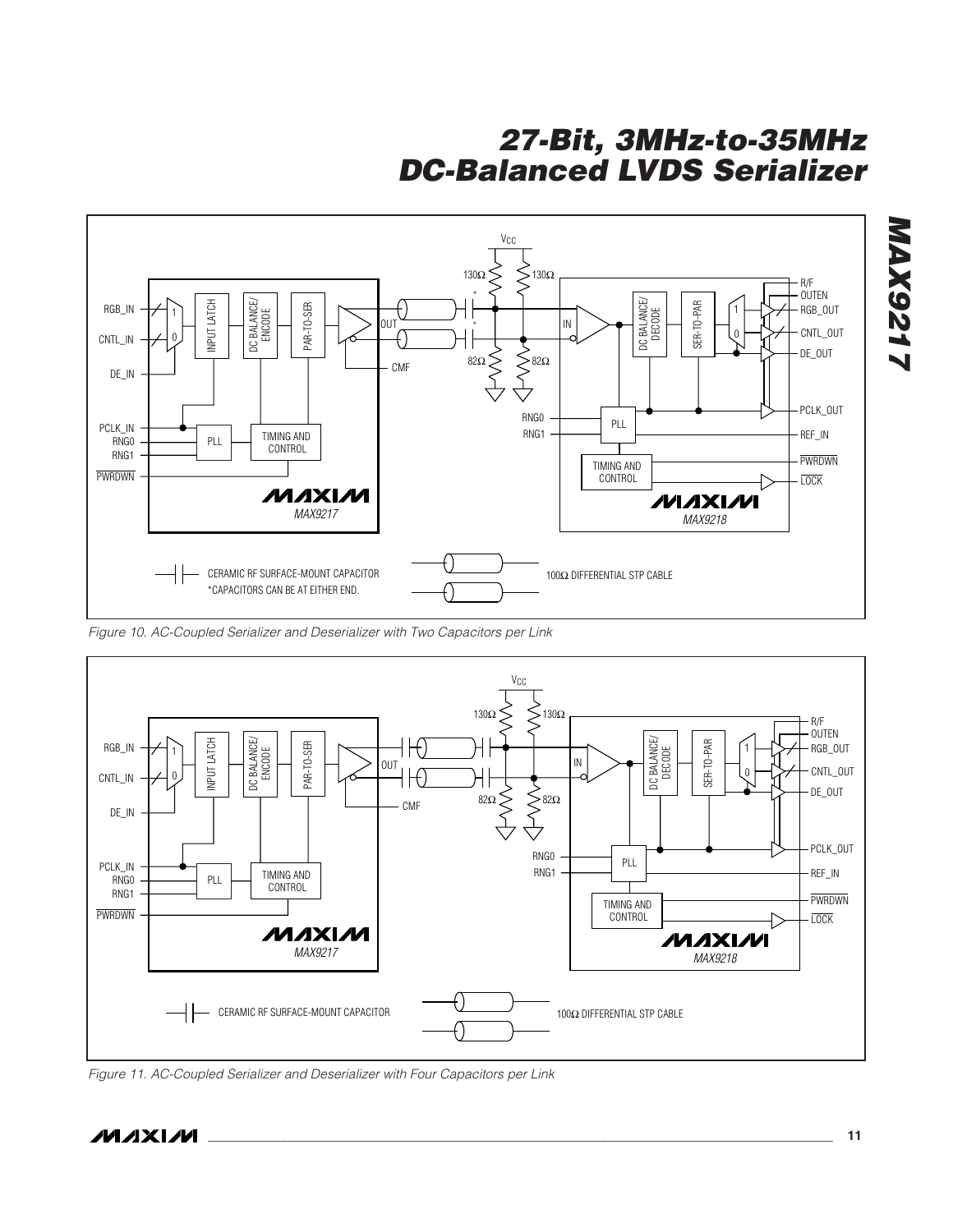

Figure 12. AC-Coupling Capacitor Values vs. Clock Frequency of 18MHz to 35MHz

#### **Termination** The MAX9217 has an integrated 100Ω output-termination resistor. This resistor damps reflections from induced noise and mismatches between the transmission line impedance and termination resistors at the deserializer input. With  $\overline{PWRDWN}$  = low or with the supply off, the output termination is switched out and the LVDS output is high impedance.

#### **Common-Mode Filter**

The integrated 100Ω output termination is made up of two 50Ω resistors in series. The junction of the resistors is connected to the CMF pin for connecting an optional common-mode filter capacitor. Connect the filter capacitor to ground close to the MAX9217 as shown in Figure 13. The capacitor shunts common-mode switching current to ground to reduce EMI.

### **Table 3. Parallel Clock Frequency Range Select**

| RNG <sub>1</sub> | <b>RNG0</b> | <b>PARALLEL</b><br><b>CLOCK (MHz)</b> | <b>SERIAL DATA RATE</b><br>(Mbps) |
|------------------|-------------|---------------------------------------|-----------------------------------|
|                  |             | 3 to 5                                | 60 to 100                         |
|                  |             | 5 to 10                               | 100 to 200                        |
|                  |             | 10 to 20                              | 200 to 400                        |
|                  |             | $20$ to $35$                          | 400 to 700                        |



Figure 13. Common-Mode Filter Capacitor Connection

**MAX9217**

**MAX9217**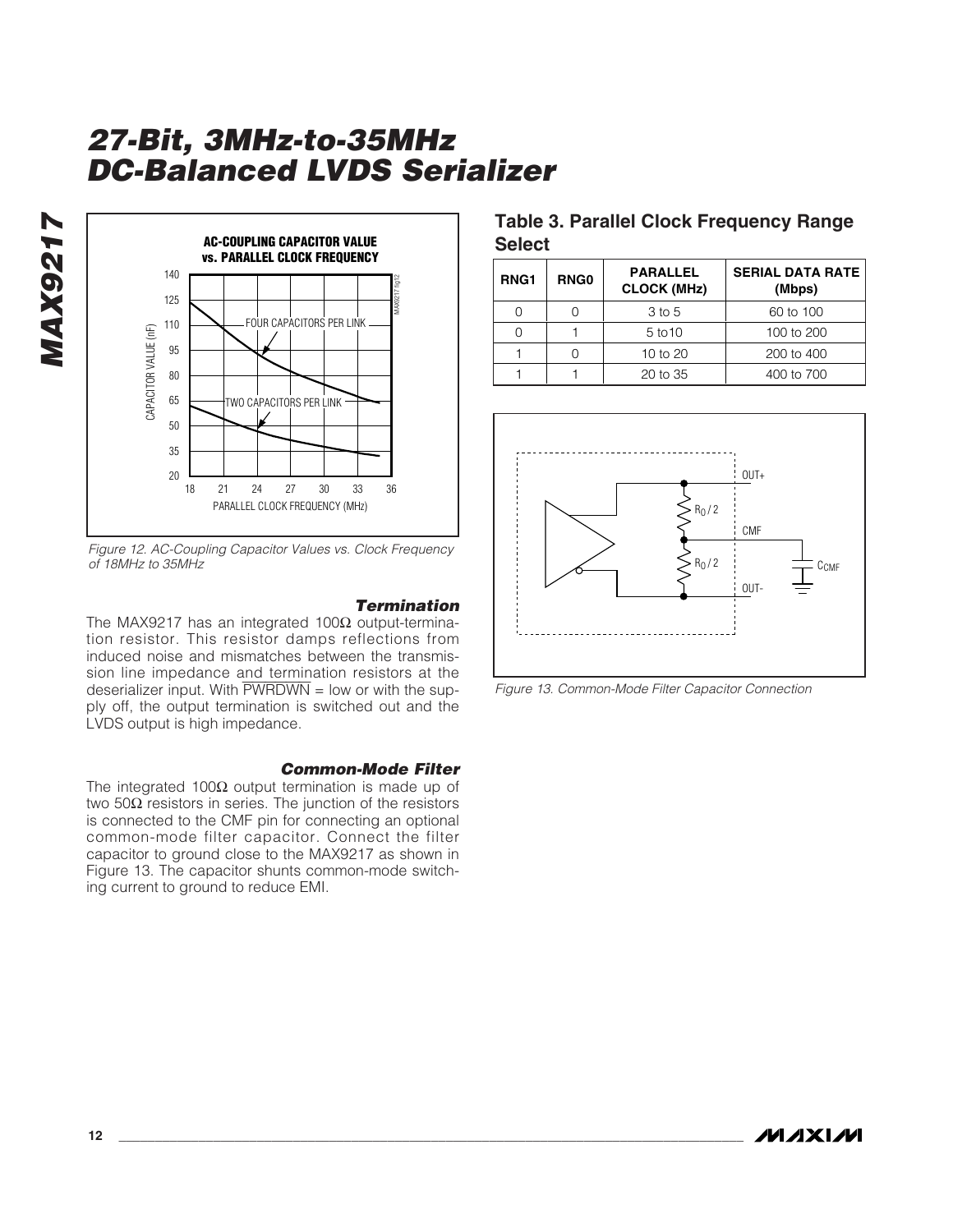#### **Power-Down and Power-Off**

Driving PWRDWN low stops the PLL, switches out the integrated 100Ω output termination, and puts the output in high impedance to ground and differentially. With PWRDWN ≤ 0.3V and all LVTTL/LVCMOS inputs ≤ 0.3V or  $\geq$  V<sub>CCIN</sub> - 0.3V, supply current is reduced to 50 $\mu$ A or less.

Driving PWRDWN high starts PLL lock to PCLK IN and switches in the 100 $Ω$  output termination resistor. The LVDS output is not driven until the PLL locks. The LVDS output is high impedance to ground and 100Ω differential. The 100Ω integrated termination pulls OUT+ and OUT- together while the PLL is locking so that  $V_{OD} = 0V$ .

If  $V_{\text{CC}} = 0$ , the output resistor is switched out and the LVDS outputs are high impedance to ground and differentially.

#### **PLL Lock Time**

The PLL lock time is set by an internal counter. The lock time is 16,385 PCLK\_IN cycles. Power and clock should be stable to meet the lock-time specification.

#### **Input Buffer Supply**

The single-ended inputs (RGB\_IN[17:0], CNTL\_IN[8:0], DE\_IN, RNG0, RNG1, PCLK\_IN, and PWRDWN) are powered from V<sub>CCIN</sub>. V<sub>CCIN</sub> can be connected to a 1.71V to 3.6V supply, allowing logic inputs with a nominal swing of V<sub>CCIN</sub>. If no power is applied to V<sub>CCIN</sub> when power is applied to  $V_{CC}$ , the inputs are disabled and PWRDWN is internally driven low, putting the device in the power-down state.

### **Power-Supply Circuits and Bypassing**

The MAX9217 has isolated on-chip power domains. The digital core supply (V<sub>CC</sub>) and single-ended input supply (V<sub>CCIN</sub>) are isolated but have a common ground (GND). The PLL has separate power and ground (VCCPLL and  $V_{C}$ CPLL GND) and the LVDS input also has separate power and ground (V<sub>CCLVDS</sub> and V<sub>CCLVDS</sub> GND). The grounds are isolated by diode connections. Bypass each VCC, VCCIN, VCCPLL, and VCCLVDS pin with high-frequency, surface-mount ceramic 0.1µF and 0.001µF capacitors in parallel as close to the device as possible, with the smallest value capacitor closest to the supply pin.

#### **LVDS Output**

The LVDS output is a current source. The voltage swing is proportional to the termination resistance. The output is rated for a differential load of 100Ω  $±1\%$ .

#### **Cables and Connectors**

Interconnect for LVDS typically has a differential impedance of 100 $Ω$ . Use cables and connectors that have matched differential impedance to minimize impedance discontinuities.

Twisted-pair and shielded twisted-pair cables offer superior signal quality compared to ribbon cable and tend to generate less EMI due to magnetic field canceling effects. Balanced cables pick up noise as common mode, which is rejected by the LVDS receiver.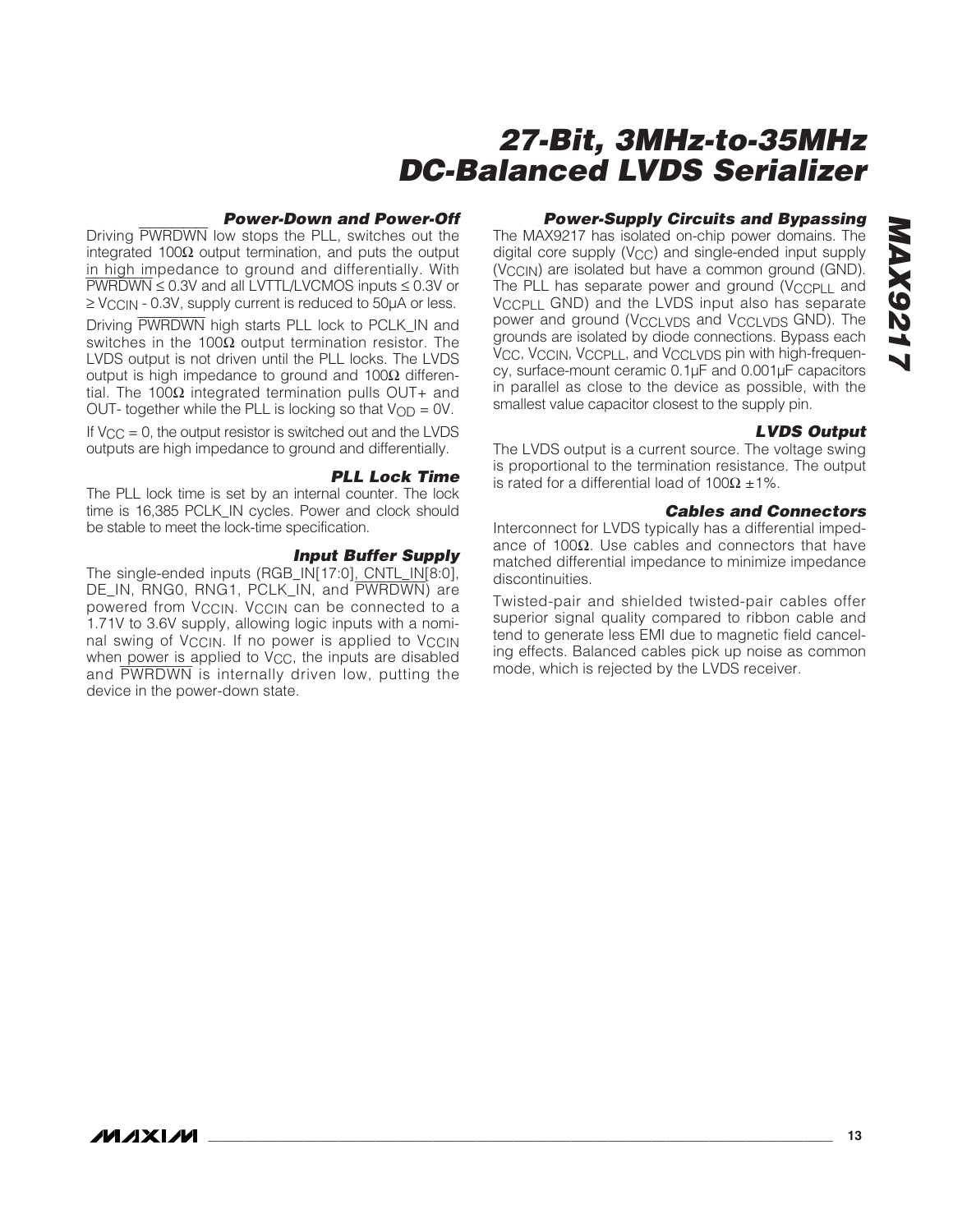**Board Layout**

Separate the LVTTL/LVCMOS inputs and LVDS output to prevent crosstalk. A four-layer PCB with separate layers for power, ground, and signals is recommended.

#### **ESD Protection**

The MAX9217 ESD tolerance is rated for Human Body Model, Machine Model, and ISO 10605. ISO 10605



Figure 14. Human Body ESD Test Circuit



Figure 15. ISO 10605 Contact-Discharge ESD Test Circuit

**Chip Information**

PROCESS: CMOS

specifies ESD tolerance for electronic systems. The Human Body Model, Machine Model, discharge components are  $C_S = 100pF$  and  $R_D = 1.5k\Omega$  (Figure 14). The ISO 10605 discharge components are  $Cs = 330pF$ and  $R_D = 2k\Omega$  (Figure 15). The Machine Model discharge components are  $Cs = 200pF$  and  $R_D = 0\Omega$ (Figure 16).



Figure 16. Machine Model ESD Test Circuit

### **Package Information**

For the latest package outline information and land patterns, go to **www.maxim-ic.com/packages**.

|          | <b>PACKAGE TYPE   PACKAGE CODE</b> | DOCUMENT NO. |
|----------|------------------------------------|--------------|
| 48   OFP | $C48+5$                            | 21-0054      |
| 48 TOFN  | T4866+1                            | 21-0141      |

*IVI A* XI*IV*I